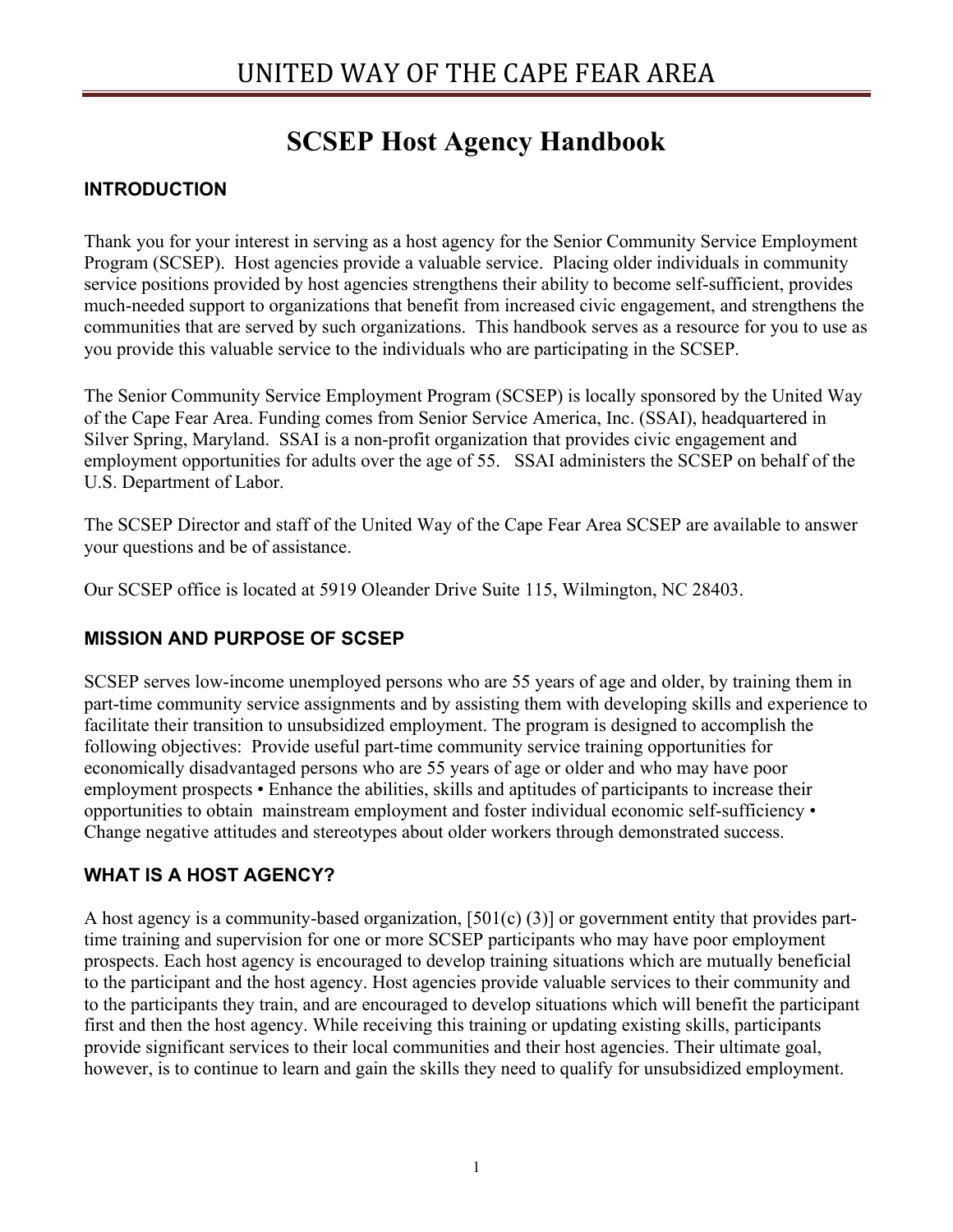#### **GENERAL INFORMATION**

SCSEP participants must be 55 years of age or older, meet federal poverty income guidelines, and be unemployed. Training is designed in the form of assignments to local nonprofit or public agencies (host agencies) for 20 hours per week where participants receive a training wage based on the higher of the state or federal minimum wage rate. Wages are funded through the grant and paid by the Sponsors.

**DISCRIMINATION PROHIBITED** United Way of the Cape Fear Area is an equal opportunity employer and will not subject any person to discrimination in employment, services or activities on the grounds of race, color, religion, gender, national origin, political affiliations or beliefs, disability, age, or participation in other government programs, except where age is a consideration for eligibility or where participation in other programs may affect income eligibility.

*MAINTENANCE OF EFFORT* According to federal regulation 20 CFR 641.844; "Assignment of a participant funded under Title V of the OAA [Older Americans Act] to a host agency is permissible only in addition to employment that would otherwise be funded by the host agency without assistance under the OAA." This means that participants may not perform duties or be in a position which would normally be in the host agency's budget if funds are/were available. It also means that participants may not displace currently employed workers.

*VOLUNTEER SERVICE PROHIBITION* According to the USDOL, the Fair Labor Standards Act (FLSA) prohibits individuals under certain circumstances from volunteering for extra hours of service with a public agency if they are employed by the same agency. Although these SCSEP community service assignments are training opportunities and not employment the following still applies. Section 3[e][4][A](iii) of the FLSA does not permit an individual to perform volunteer service for a public agency when such service involves the similar or identical service which the individual is assigned to perform for the same public agency.

*NEPOTISM PROHIBITED* Participants are not to serve at a host agency where a member of their immediate family is in a supervisory or administrative capacity involving their oversight.

*BACKGROUND AND REFERENCE CHECKS* SCSEP does not verify references and does not conduct criminal background checks on participants. If the host agency deems it necessary to do so, they will assume full responsibility for any investigation including payment of any associated costs.

*DRIVING AS PART OF THE HOST AGENCY ASSIGNMENT* Participants may not drive or ride with Host Agency staff as part of their work assignment. Participants are to work at the designated office/site only as approved by the SCSEP Director.

*UNSUBSIDIZED EMPLOYMENT AT A HOST AGENCY SITE* Participants may not train at the host agency and work as an unsubsidized employee at that site at the same time. Host agencies may never compensate participants for extra hours worked or increase the wage being paid with other funds. Any such payment for hours worked at the training site in excess of the allowed training hours will be considered unsubsidized employment, and the participant will immediately be exited from the program as an unsubsidized placement. This action may result in cancellation of the Host Agency Agreement.

*WORKERS' COMPENSATION* The SCSEP Sponsor provides Workers' Compensation coverage for participants. Host agencies are prohibited from paying Workers' Compensation costs.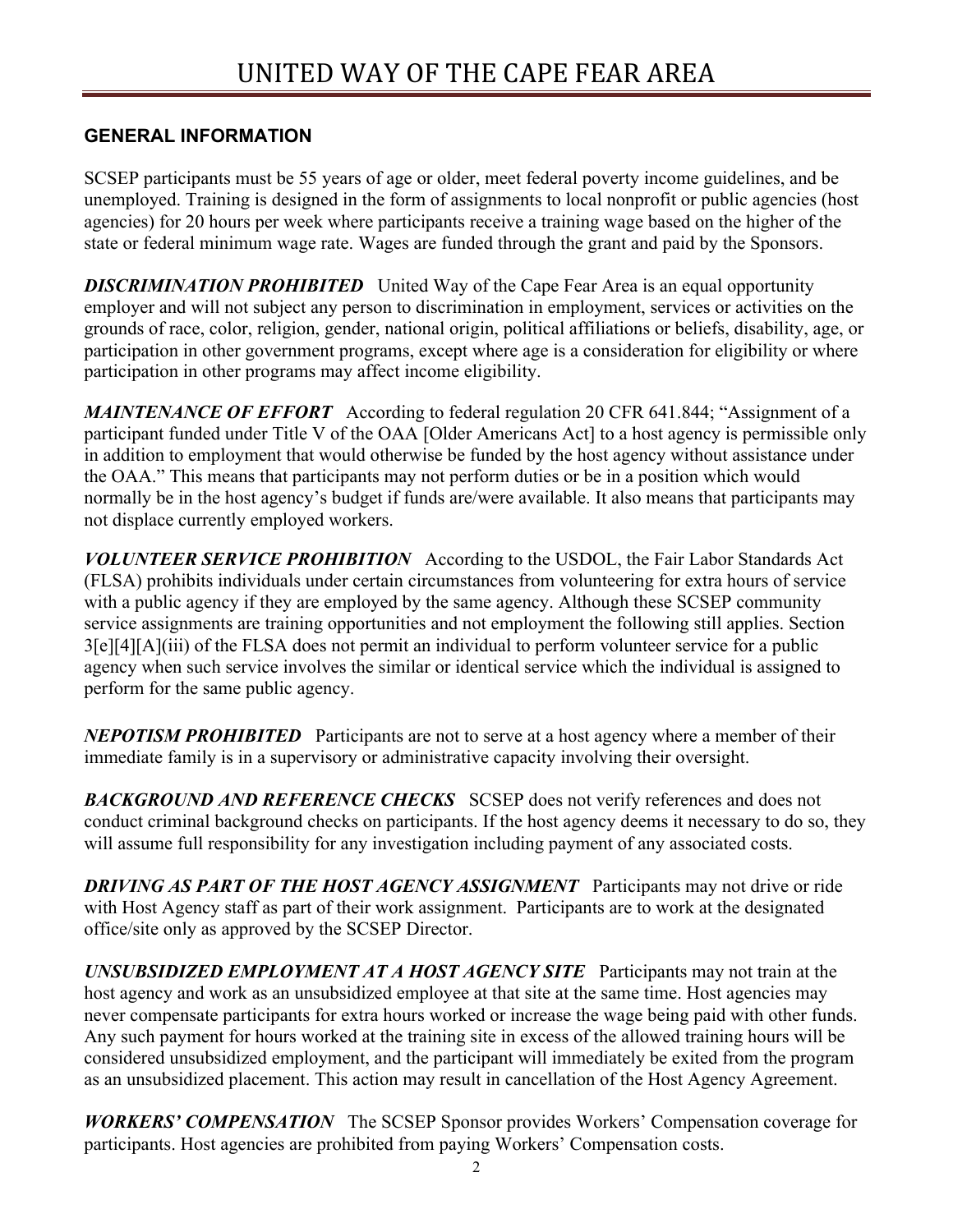**DRUG FREE WORKPLACE POLICY** Host agencies should provide participants with a safe assignment environment, free of drugs, alcohol, and medications. The unlawful manufacture, distribution, dispensing, possession or use of a controlled substance is prohibited and thus will result in termination from the program.

**SAFETY PROCEDURES CONSULTATION** Host agencies are required to ensure that all laws governing workplace safety are followed. Host agency safety procedures must be reviewed with the participant at the beginning of the training assignment. We encourage participants to report unsafe conditions to their host agency supervisor and to the SCSEP staff who will discuss these with the host agency supervisor directly for possible corrections.

*CONFIDENTIALITY* All records related to the participant's assignment shall be kept confidential in accordance with the host agency's policies and procedures regarding personnel files. By providing written and signed consent, participants may give permission to a SCSEP staff and/or the host agency supervisor to share pertinent information with other agencies to help reach his/her employment goal(s).

ASSIGNMENT ROTATION The length of time at a host agency or on the program varies for each participant and is based on individual training needs. If it is necessary, rotation of position or training site may be recommended to provide continued learning and growth for the participant. The maximum time a participant may spend in the program, known as the "durational limit," is a total of 48 months, or four years.

*EXPECTATIONS OF HOST AGENCIES* • When possible, consider participants for employment in open positions for which they qualify. Also help participants by referring them to positions they know are available in the community and by providing references. • Provide additional support to SCSEP by promoting the program with peers and employers in the community, co-sponsoring special events, or providing in-kind or direct support to the program. • Complete a customer satisfaction survey that may be sent from the Department of Labor. If you do receive a survey, please take a moment to complete and return it in the stamped, self-addressed envelope provided.

# **HOST AGENCY SUPERVISION**

This section is intended for use by host agency supervisors of participants in the SCSEP program. **Supervisors are required to read this guide in its entirety**.

*ORIENTATION* Before a participant begins the community service assignment, the host agency must provide an assignment-related orientation including but not limited to the host agency background and purpose; the community service(s) it provides; agency personnel policies and procedures related to work hours, time and attendance; and work performance expectations. A Safety Procedures Consultation may also be included in the orientation if it has not already been done with the participant, including: the location(s) and use of fire extinguishers and alarms; the posted designated route(s) of escape in event of a fire; the participant's role, if any, in an emergency; and a review of all other disaster action plans for the agency.

*COMMUNITY SERVICE ASSIGNMENT DESCRIPTION* A Community Service Assignment Description form is required to help the participant understand his/her work assignment so that training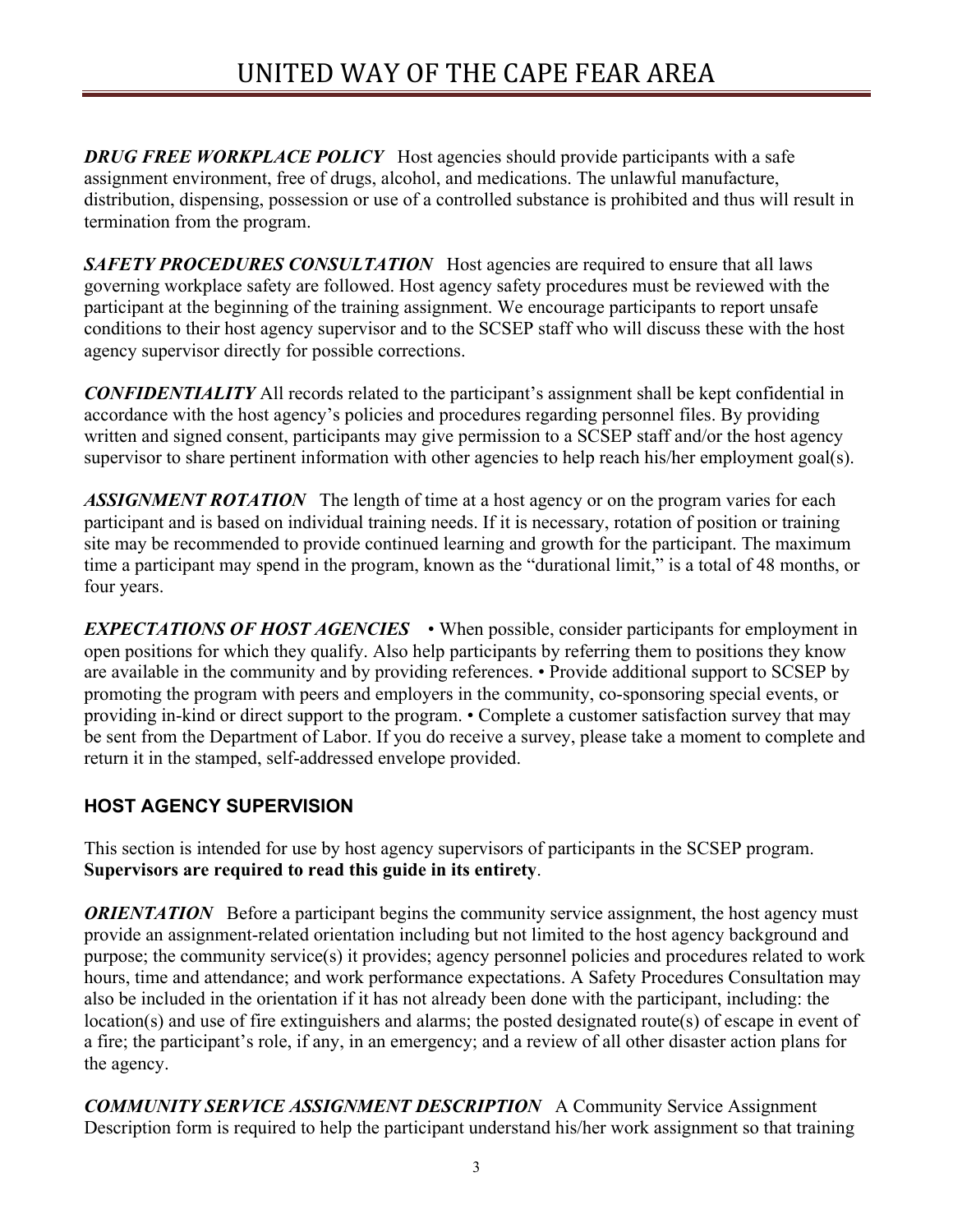activities are clear among all involved. The SCSEP staff will work with the host agency supervisor to develop assignment descriptions for each participant. Training position titles should be applied to these assignments. If new training or new activities are added or the location of the assignment is changed, the SCSEP staff must be advised so that the Community Service Assignment Description can be revised. The SCSEP staff and the host agency supervisor will assure that assigned duties are consistent with medical limitations, make any accommodations required by the *Americans with Disabilities Act*, and adhere to confidentiality requirements of the Act.

*SUPERVISION* The host agency supervisor is the direct supervisor for the participant's ongoing assignment, monitors the participant's day-to-day activities, and will train as well as give feedback about performance. The supervisor or a designated alternate must provide supervision coverage at the site at all times. In the event of the absence of the participant's direct supervisor, a simple written plan for backup supervision shall exist and be provided to the SCSEP staff. A participant must know who they are to report to at all times. Any change of supervisor must be reported to the SCSEP staff. The same level of supervision and training provided to regular employees performing related tasks at the agency should also be provided to SCSEP participants. Training and supervision will prepare the participant for the transition to unsubsidized employment.

*HOST AGENCY SAFETY AND OTHER MONITORING* SCSEP project directors are responsible for obtaining reasonable assurance that the participants' working conditions are safe and healthful and the assignment is appropriate to the individual. Project directors are to conduct one host agency safety and monitoring consultation per participant per community service assignment and thereafter on an annual basis if the participant stays in the same community service assignment.

*PARTICIPATION IN HOST AGENCY/STAFF MEETINGS/TRAINING* Host agency supervisors should include participants in regular staff meetings and related activities as this enables trainees to see where they fit into agency service delivery. This experience also provides opportunities for learning and enrichment through participation with the other workers.

*COMMUNITY SERVICE SCHEDULES* The host agency will provide the participant and sponsor with a schedule indicating when the participant will be doing his/her training each week. The host agency and participant are encouraged to develop the most appropriate schedule to meet the needs of both parties. If changes occur, other than a short-term modification to accommodate a unique work situation or the participant's personal needs, a new work schedule will need to be submitted to the sponsor showing the revised schedule. The participant may train a maximum of 20 hours per week. If a participant has a special need to train fewer than 20 hours, for an extended period, this must be approved by the sponsor.

*TIMESHEETS* Timesheets will be provided for the participants by the SCSEP Sponsor. Host agency supervisors will assure that timesheets are:

- Completed on time by the participant
- Verified to be accurate by the host agency supervisor
- Signed by both participant and supervisor
- Faxed and mailed at the end of the pay period to the SCSEP Sponsor issuing checks

(Original time sheets are to be mailed to the SCSEP Sponsor within the timeframe determined by the SCSEP Sponsor. A copy should be kept on file by the host agency.)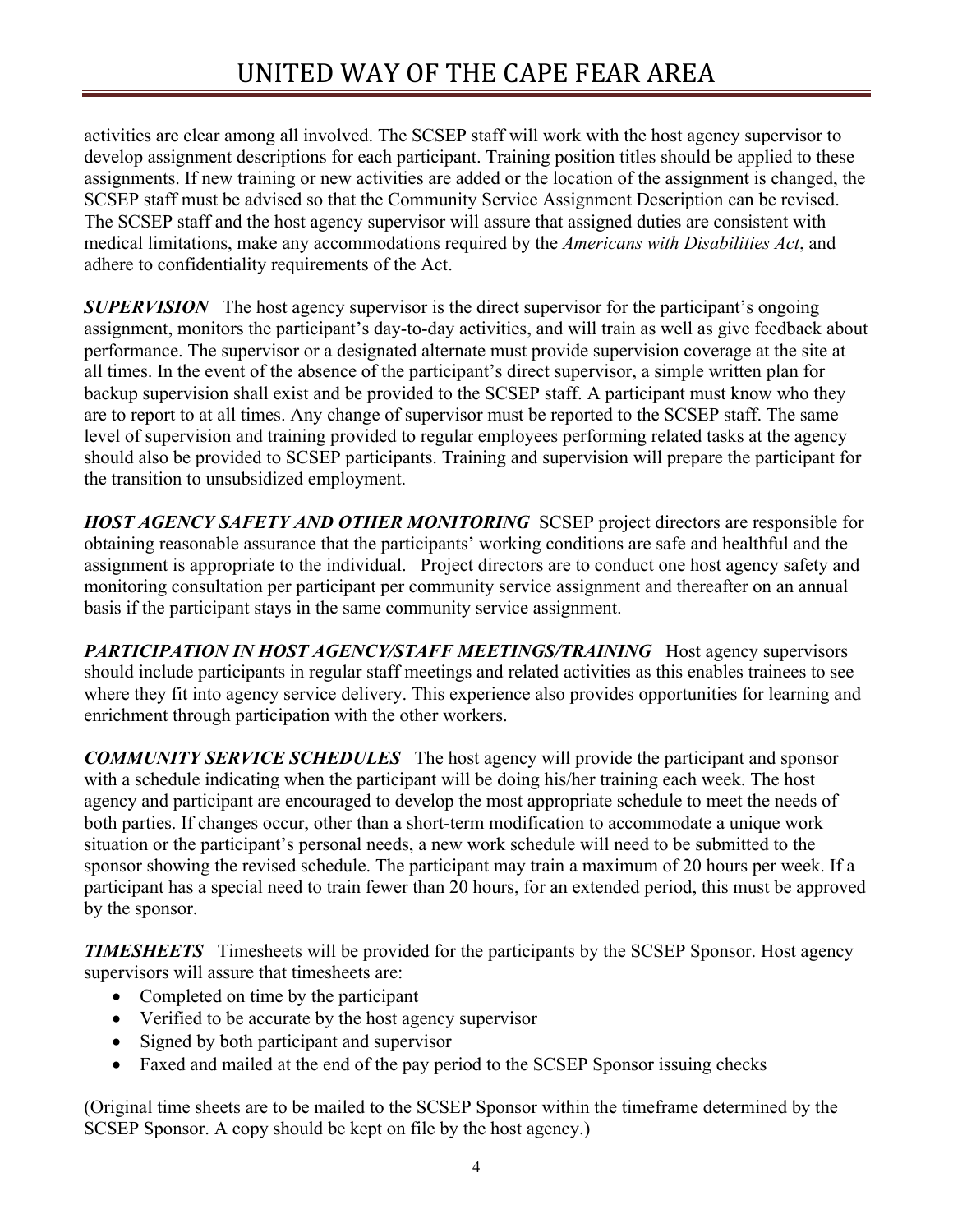*LEAVE TIME* Certain "lost" time (such as weather closings, illness, non federal holiday closings, emergencies, personal time) may be made up providing that the time can be made up in the same pay period.

**TRAINING SITE MONITORING** SCSEP staff will conduct periodic site visits (announced and unannounced) for monitoring host agency compliance with training and supervision as well as working and safety conditions. An attempt will be made to coordinate site visits with scheduled visits for enrollments, participant recertifications, IEP reviews, or exits. The host agency supervisor should plan to be available for announced site visits.

*OTHER HOST AGENCY SUPERVISOR RESPONSIBILITIES*• Attend SCSEP training sessions. • Encourage participants to find employment off the program. • Follow guidelines for any disciplinary actions. • Maintain participant records as required by the SCSEP Sponsor.

**DISCIPLINE PROCEDURE GUIDELINES** Use your best judgment: If the problem is serious, call the SCSEP staff immediately.

Host agency supervisor's steps to take in the event of behavior or performance issues: Step 1 • The host agency supervisor discusses behavior/performance issues with the participant and makes specific suggestions regarding the kinds of changes desired. • The host agency supervisor informs the SCSEP staff of the situation, documents what was discussed and puts it in the host agency file. Then it is forwarded to the SCSEP staff to put in the participant's file. • The SCSEP staff then addresses this situation with the participant, documents it and puts it in the participant's file. Step 2 • If the behavior/performance issues reoccur, the host agency supervisor discusses the situation with the SCSEP staff to determine how best to address the issue(s). • The host agency supervisor prepares formal documentation of issue(s) to be discussed with the participant, noting specifics such as date and time of incident(s), review of behavior/performance changes desired and realistic deadlines for these changes to occur.

*Specific to Drug/Alcohol Related Procedures* If a SCSEP participant appears to be impaired while on duty, the host agency supervisor shall remove him/her from the training site and inform the SCSEP staff immediately. If the participant appears to be impaired for reasons other than drugs or alcohol, the SCSEP staff may request that the participant obtain a physician's release before the participant may return to his/her assignment.

# **SCSEP STAFF ROLE**

The role of the SCSEP Sponsor includes outreach, recruitment activities, eligibility determination, completing assessments, processing enrollments, determining community assignments, and providing the participant, host agency and host agency supervisor with an orientation to the SCSEP program. The SCSEP staff is also responsible for monitoring host agency compliance, provision of support services, conflict mediation and/or resolution, employment counseling, assisting the participant with transitioning to unsubsidized employment, and the exit process. The host agency cannot be responsible for determining the eligibility of an applicant or participant and cannot terminate a participant.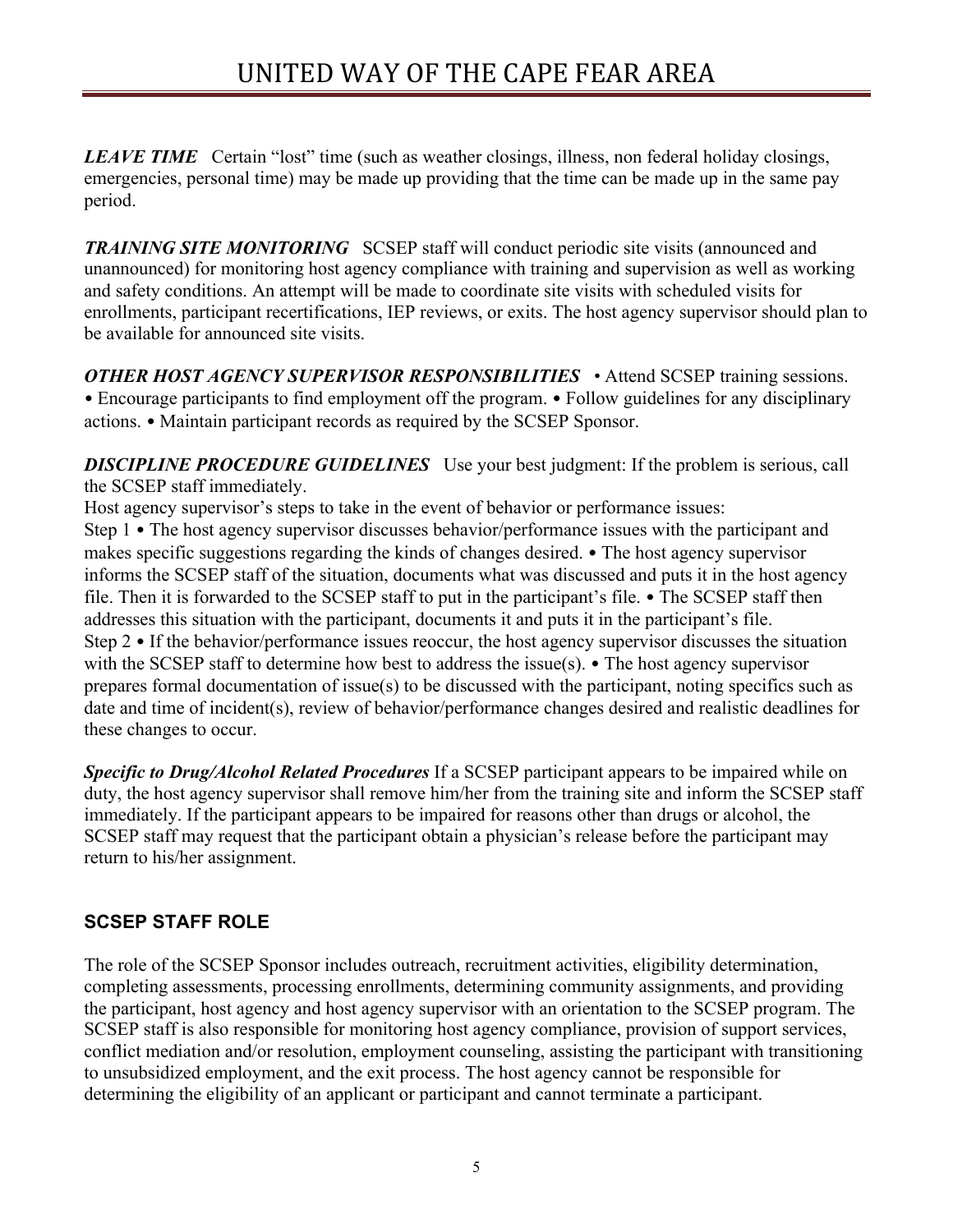*DEVELOPMENT OF THE INDIVIDUAL EMPLOYMENT PLAN (IEP) -* The SCSEP staff, in partnership with the participant, will develop an IEP to reflect the needs of the participant as indicated by an assessment, as well as his/her expressed interests, skills and aptitudes. The host agency supervisor's participation and agreement is encouraged. The IEP is a tool to help the participant make progress with his/her goal(s). If after a suitable amount of time the participant has not made progress toward his/her goal(s) the IEP will be reviewed and a determination will be made as to whether the participant should stay in his/her current position or be rotated to another position which may be better suited to meeting the participant's goals.

*UNSUBSIDIZED EMPLOYMENT ASSISTANCE* SCSEP staff along with the host agency assists participants with job search and works with local American Job Centers and other career centers serving mature workers. Because low-income older individuals may require more services than the SCSEP can offer, SCSEP partners with other agencies to help them achieve their goals.

## **PARTICIPANT INFORMATION**

This section is intended to provide host agencies and the host agency supervisors with information relative to the benefits, rights, and responsibilities of participants assigned to your site. However, questions brought to you by the participant regarding these matters should be referred to SCSEP staff for final clarification.

**PARTICIPANT SUPPORTIVE SERVICES** Supportive services are available to participants and may include, but are not limited to, counseling in areas such as health, nutrition, and Medicare benefits, etc. They may also include work shoes, badges, or eyeglasses. In addition, transportation to training or the worksite may be paid for if no other source of payment is available. All participant supportive services are dependent upon funding and must be pre-approved by the SCSEP staff. The need for supportive services will be identified in the original IEP if possible or the plan will be updated once the need for a specific supportive service is identified. Requests for supportive services must be made in writing or by email and must include the approximate cost of the service. Written approval (letter or fax) or an email approving the supportive service will be sent prior to the service being provided.

*PHYSICAL EXAM* Each participant is offered the opportunity to receive an annual physical examination upon enrollment and at each annual recertification. The participant may choose to accept or waive the offers. Although SCSEP does not require that a participant take a physical exam, there may be some community assignments that do require it. In this case, if the participant refuses the physical exam, an effort may be made to find an assignment for the participant where it is not required.

**PAID HOLIDAYS** Compensation will be provided for scheduled training hours at host agencies for all of the following federal holidays: New Year's Day, Martin Luther King Jr.'s Birthday, Washington's Birthday (President's Day), Memorial Day, Independence Day, Labor Day, Columbus Day, Veterans Day, Thanksgiving Day, and Christmas Day. If the SCSEP participant misses time for a federal holiday closing they may log these missed hours on the timesheet. If the host agency is open on a federal holiday the SCSEP participant will be expected to work if scheduled.

*APPROVED BREAKS IN PARTICIPATION* Any formal break in participation must be arranged in advance with the SCSEP Sponsor. A maximum allowable approved break in participation may be limited to 30 calendar days.